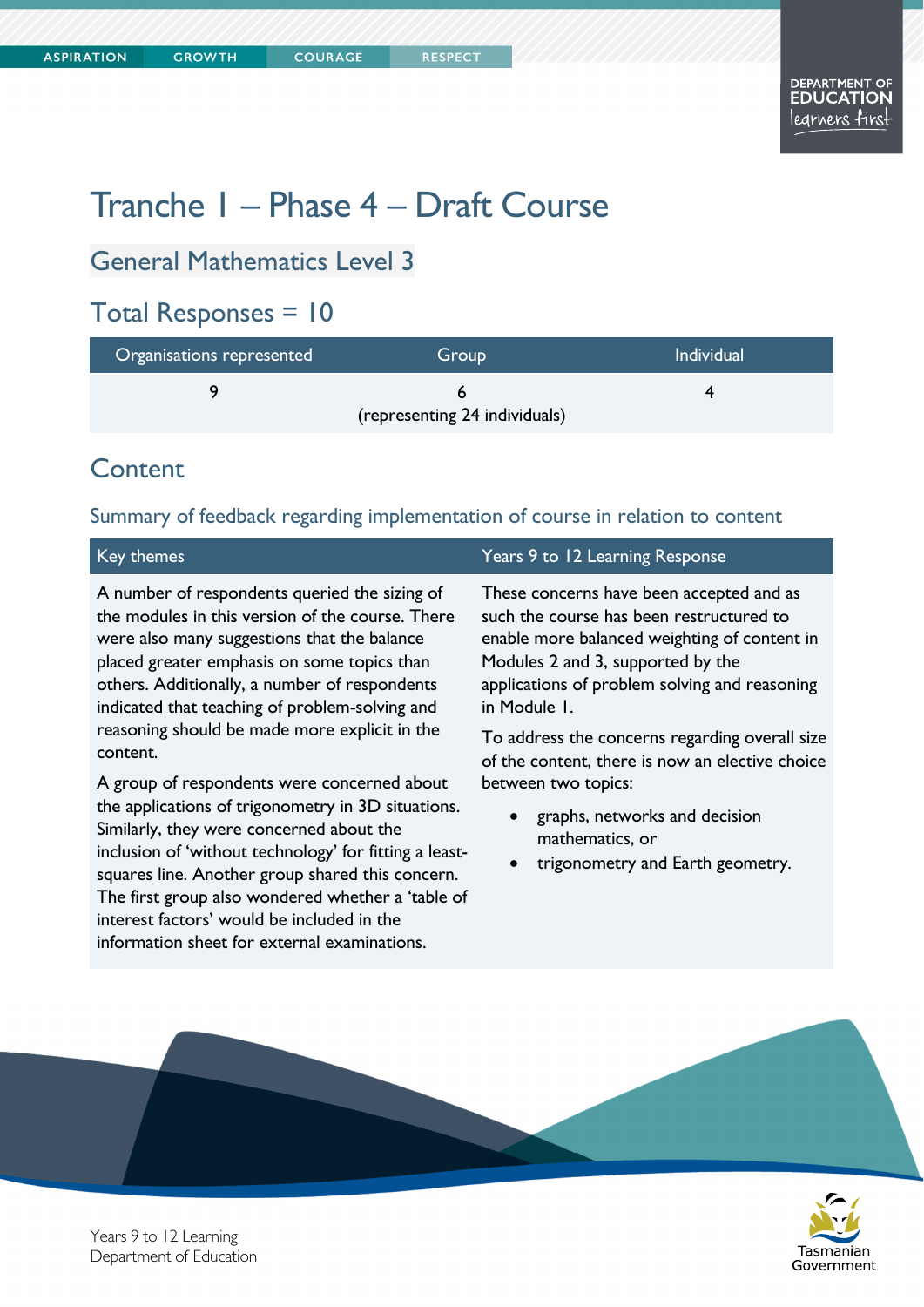| Key themes                                                                                                                                                                                                                                                                                                                                                                                                                                                                                                         | Years 9 to 12 Learning Response                                                                      |
|--------------------------------------------------------------------------------------------------------------------------------------------------------------------------------------------------------------------------------------------------------------------------------------------------------------------------------------------------------------------------------------------------------------------------------------------------------------------------------------------------------------------|------------------------------------------------------------------------------------------------------|
| One group questioned the inclusion of Earth<br>Geometry into the course as it sits outside the<br>AC: Framework for General Mathematics.<br>Another group of respondents agreed, despite<br>the fact that they like the content and the way it<br>is presented. An individual stated they believe the<br>criteria and standards are well written but can't<br>understand the inclusion of world geometry.<br>Another individual believes the content is all well<br>written and clear, but perhaps a little dense. |                                                                                                      |
| A group of respondents were concerned that<br>overall, the course was just too full by<br>approximately 4 weeks. Another two groups<br>agreed that there was too much content to get<br>through in the proposed course.                                                                                                                                                                                                                                                                                            |                                                                                                      |
| Itemised small revisions of content were<br>proposed including:<br>UTC to replace GMT in Earth Geometry<br>Inclusion of Geometric sum to infinity<br>$\bullet$                                                                                                                                                                                                                                                                                                                                                     | The restructuring enables the small itemised<br>revisions of content to be accepted and<br>actioned. |

## Work Requirements

#### Summary of feedback regarding implementation of course in relation to Work **Requirements**

| Key themes                                                                                                                                                                                                                                                                                                                                                                      | Years 9 to 12 Learning Response                                                                                                                                                                                                                                                                                              |
|---------------------------------------------------------------------------------------------------------------------------------------------------------------------------------------------------------------------------------------------------------------------------------------------------------------------------------------------------------------------------------|------------------------------------------------------------------------------------------------------------------------------------------------------------------------------------------------------------------------------------------------------------------------------------------------------------------------------|
| Two groups were concerned that the folio<br>requirements would be hard to assess, as there is<br>no way of knowing if it is a student's own work.<br>An additional group queried whether the folio<br>would be the 'best' style of external assessment,<br>particularly feeling students with low literacy<br>would be disadvantaged.<br>An individual is in favour of the work | The restructuring of the course also enables<br>rewriting of the External Assessment<br>Specifications to revert to a 3-hour<br>examination that will assess four 'content<br>criteria' and the new Criterion 2<br>(amalgamated C2 and C3). This should allay<br>many of the concerns that providers<br>mentioned including: |
| requirements and the folio component of the                                                                                                                                                                                                                                                                                                                                     | • verification of student work<br>$\mathbf{I}$ . The contract of the contract of the contract of the contract of the contract of the contract of the contract of the contract of the contract of the contract of the contract of the contract of the contract of th                                                          |

**•** low literacy students disadvantaged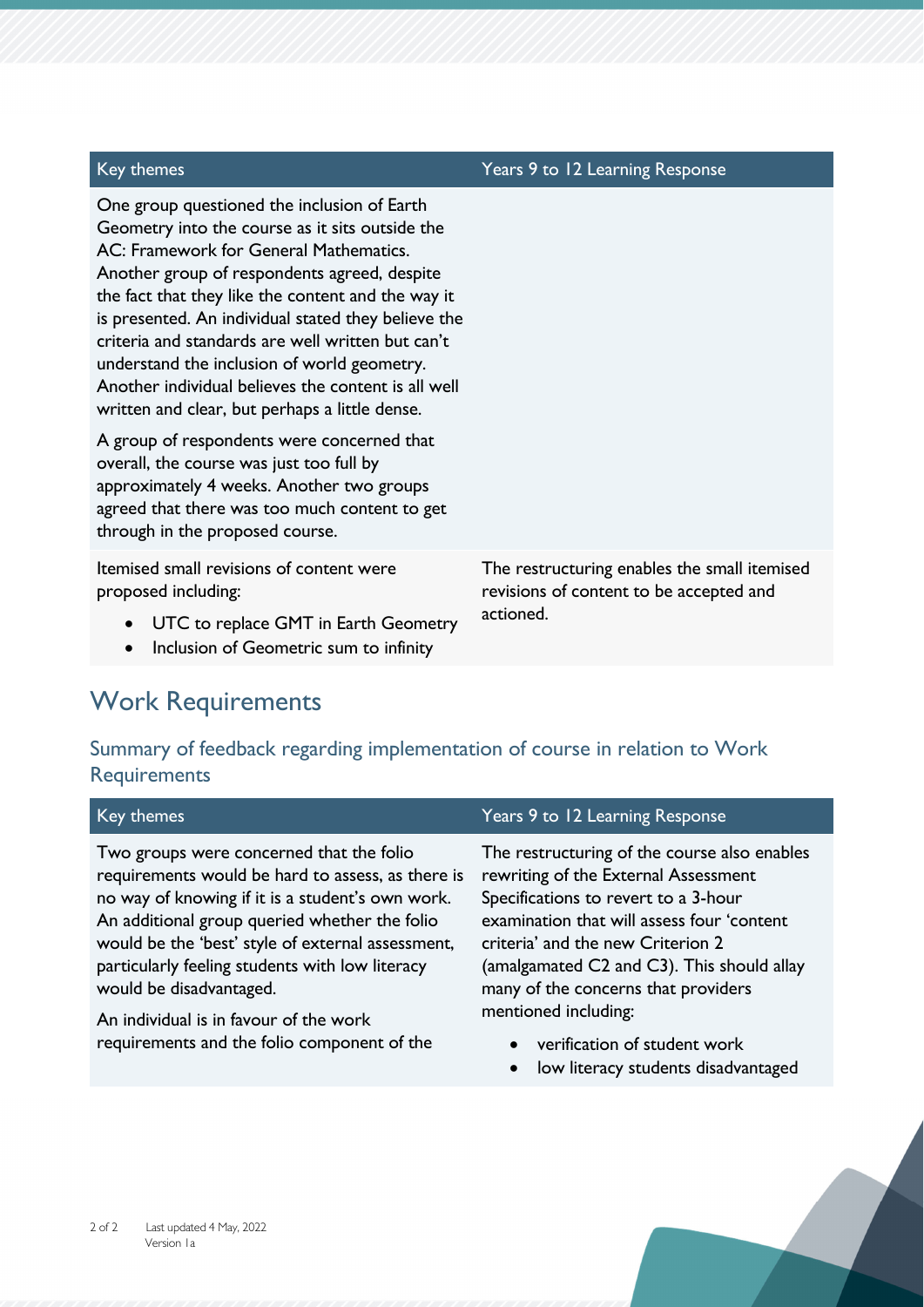EAS. They would like to see more structured guidelines for development of extended tasks.

Another individual likes the concept of the folio but believes there is too much content to get through along with a folio. They were in favour of retaining a three-hour examination but retaining work requirements that expect students to engage in the problem solving and investigation tasks as outlined.

A group of respondents believe that three extended application work requirements is excessive and will take away from the time required to teach the fundamental mathematical skills and concepts. They believe the problem solving and reasoning skills are important but would be developed as effectively through a smaller number of extended tasks supported by smaller investigations. They also stated their desire is for the investigative work to be internally assessed and externally to assess five criteria through an examination.

- too much time needed for three extended responses and preparation of folio
- teachers workload and ability to find markers for the folios
- students choosing to opt into other courses.

## Support for Implementation

#### Summary of feedback regarding support desired for implementation and delivery

| Key themes                                                                                                                                                                                                                         | Years 9 to 12 Learning Response                                                                                                                                                                                                                                 |
|------------------------------------------------------------------------------------------------------------------------------------------------------------------------------------------------------------------------------------|-----------------------------------------------------------------------------------------------------------------------------------------------------------------------------------------------------------------------------------------------------------------|
| A number of respondents suggested that<br>resources and exemplars to support the<br>investigations and extended questions will be<br>required. Similarly, many respondents asked for<br>the development of annotated work samples. | A set of baseline resources, including a sample<br>scope and sequence, a curriculum<br>implementation guide and example learning<br>activities will be developed and made available<br>prior to implementation in 2023.                                         |
| Two groups of respondents also asked for a<br>guide for teachers on Statistical Investigations<br>and best practice.                                                                                                               | Additionally, communities of practice through<br>Microsoft Teams will provide opportunities for<br>teachers to collaborate with one another, share<br>ideas and resources and build collective<br>understanding and expertise in the delivery of<br>the course. |
|                                                                                                                                                                                                                                    |                                                                                                                                                                                                                                                                 |